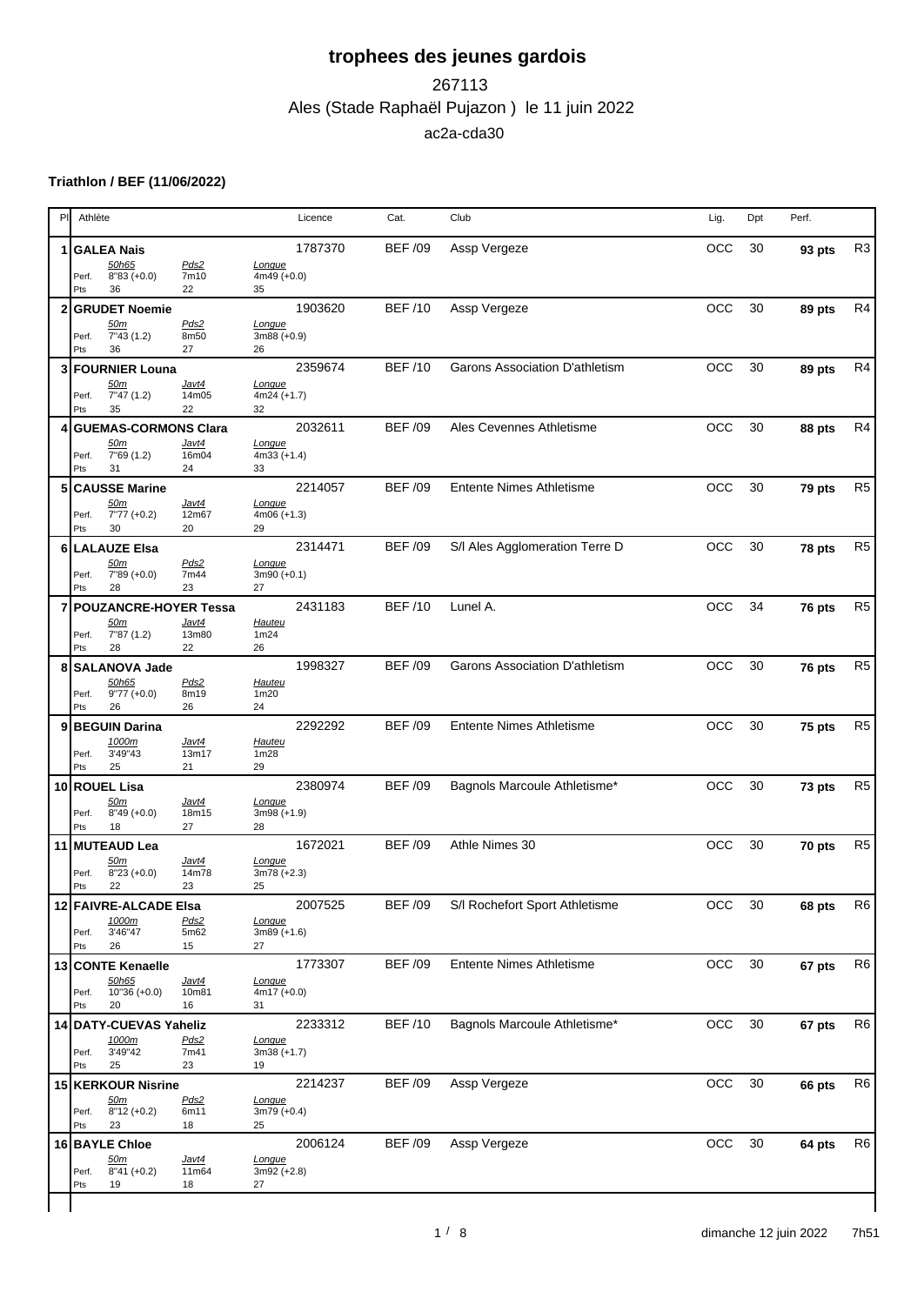### Ales (Stade Raphaël Pujazon ) le 11 juin 2022 267113 ac2a-cda30

#### **Triathlon / BEF (11/06/2022)**

| PI | Athlète                                                                         | Licence                            | Cat.           | Club                            | Lig.       | Dpt | Perf.       |                |
|----|---------------------------------------------------------------------------------|------------------------------------|----------------|---------------------------------|------------|-----|-------------|----------------|
|    | 17 BERNARD Lucie                                                                | 1925832                            | <b>BEF /09</b> | S/I Ales Agglomeration Terre D  | OCC        | 30  | 64 pts      | R <sub>6</sub> |
|    | Pds2<br><u>50m</u><br>$8'05 (+0.0)$<br>5m53<br>Perf.<br>25<br>Pts<br>14         | Longue<br>$3m77 (+3.1)$<br>25      |                |                                 |            |     |             |                |
|    | 17 RANET Wafa                                                                   | 1806742                            | <b>BEF/10</b>  | <b>Entente Nimes Athletisme</b> | OCC        | 30  | 64 pts      | R <sub>6</sub> |
|    | 50m<br>Javt4<br>$8''28 (+0.2)$<br>11m46<br>Perf.<br>Pts<br>21<br>18             | Longue<br>$3m80 (+0.0)$<br>25      |                |                                 |            |     |             |                |
|    | 19 CRES Elsa                                                                    | 2380151                            | <b>BEF /09</b> | <b>Entente Nimes Athletisme</b> | OCC        | 30  | 61 pts      | R <sub>6</sub> |
|    | <u>50m</u><br>Javt4<br>8'06(1.2)<br>9m65<br>Perf.<br>25<br>12<br>Pts            | Hauteu<br>1 <sub>m20</sub><br>24   |                |                                 |            |     |             |                |
|    | 20 DERE Celia<br>50m<br>Pds2                                                    | 2376519<br>Longue                  | <b>BEF /09</b> | S/I Rochefort Sport Athletisme  | OCC        | 30  | 59 pts      | D <sub>1</sub> |
|    | 6m18<br>8"05(1.2)<br>Perf.<br>Pts<br>25<br>18                                   | 3m10 (+0.0)<br>16                  |                |                                 |            |     |             |                |
|    | 21 EL ARMI Meryam                                                               | 2393439                            | <b>BEF /09</b> | Athle Nimes 30                  | OCC        | 30  | 59 pts      | D <sub>1</sub> |
|    | Javt4<br><u>50m</u><br>$8"71 (+0.2)$<br>14m68<br>Perf.<br>16<br>23<br>Pts       | Longue<br>$3m45 (+0.8)$<br>20      |                |                                 |            |     |             |                |
|    | 22 KADIRI ALOUIZ Chaima (Esp)<br>1000m<br>Pds2                                  | 2402677<br>Longue                  | <b>BEF/10</b>  | Bagnols Marcoule Athletisme*    | OCC        | 30  | 59 pts      | D <sub>1</sub> |
|    | 6m22<br>3'54"14<br>Perf.<br>22<br>18<br>Pts                                     | $3m37 (+0.1)$<br>19                |                |                                 |            |     |             |                |
|    | 23 BEDEL Candice                                                                | 1870199                            | <b>BEF /10</b> | S/I Ales Agglomeration Terre D  | OCC        | 30  | 55 pts      | D <sub>1</sub> |
|    | 1000m<br>Javt4<br>3'38"98<br>8m00<br>Perf.<br>Pts<br>30<br>$\overline{7}$       | <b>Triple</b><br>7m61 (+0.9)<br>18 |                |                                 |            |     |             |                |
|    | 24 VILLARD RIPERT Laura                                                         | 2317191                            | <b>BEF/10</b>  | Athletisme Et Course Nature An  | OCC        | 30  | 52 pts      | D <sub>1</sub> |
|    | Pds2<br>50 <sub>m</sub><br>7"94 (1.2)<br>5m46<br>Perf.<br>27<br>14<br>Pts       | Longue<br>2m77 (+1.2)<br>11        |                |                                 |            |     |             |                |
|    | 25 DEBROSSE JAMON Saona                                                         | 1892447                            | <b>BEF /10</b> | Assp Vergeze                    | OCC        | 30  | 48 pts      | D <sub>2</sub> |
|    | Javt4<br><u>50m</u><br>$8''81 (+0.2)$<br>10m35<br>Perf.<br>Pts<br>16<br>14      | Longue<br>$3m24 (+1.2)$<br>18      |                |                                 |            |     |             |                |
|    | 26 ROSSO Emma                                                                   | 2019745                            | <b>BEF /09</b> | Assp Vergeze                    | OCC        | 30  | 47 pts      | D <sub>2</sub> |
|    | 1000m<br>Javt4<br>4'01"72<br>10m23<br>Perf.<br>Pts<br>19<br>14                  | <b>Hauteu</b><br>1m04<br>14        |                |                                 |            |     |             |                |
|    | 27 PIERREDON Lola                                                               | 2024630                            | <b>BEF/10</b>  | Athletisme Et Course Nature An  | <b>OCC</b> | 30  | 42 pts      | D <sub>3</sub> |
|    | 50m<br>Pds2<br>$8''38 (+0.0)$<br>4m11<br>Perf.<br>5<br>19<br>Pts                | Longue<br>$3m31 (+1.0)$<br>18      |                |                                 |            |     |             |                |
|    | 28 MOUSSA Maissa                                                                | 2413771                            | <b>BEF/10</b>  | Bagnols Marcoule Athletisme*    | OCC 30     |     | 40 pts $D3$ |                |
|    | 1000m<br>Pds2<br>4'16"61<br>3m91<br>Perf.<br>17<br>4<br>Pts                     | Longue<br>$3m38 (+0.0)$<br>19      |                |                                 |            |     |             |                |
|    | 29 MAGNIN Olivia                                                                | 2111947                            | <b>BEF /10</b> | Bagnols Marcoule Athletisme*    | OCC 30     |     | 38 pts      | D <sub>4</sub> |
|    | Pds2<br><u>50m</u><br>$8''42 (+0.2)$<br>4m48<br>Perf.<br>Pts<br>19<br>8         | Perche<br>1 <sub>m50</sub><br>11   |                |                                 |            |     |             |                |
|    | 30 JACQUES Charlotte                                                            | 2251050                            | <b>BEF /10</b> | Bagnols Marcoule Athletisme*    | OCC 30     |     | 18 pts      | D <sub>8</sub> |
|    | <u>50m</u><br><u>Javt4</u><br>$9''48 (+0.0)$<br>6m86<br>Perf.<br>3<br>Pts<br>10 | Longue<br>2m27 (-0.1)<br>5         |                |                                 |            |     |             |                |
|    | <b>SELZER Margaux</b>                                                           |                                    | BEF/           | unss                            | OCC 30     |     | <b>DNS</b>  |                |
|    | Perf.<br>Pts                                                                    |                                    |                |                                 |            |     |             |                |
|    | <b>GRAILLE Amaia</b>                                                            | 1802146                            | <b>BEF /10</b> | Assp Vergeze                    | OCC        | 30  | <b>NM</b>   |                |
|    | Perf.<br>Pts                                                                    |                                    |                |                                 |            |     |             |                |
|    |                                                                                 |                                    |                |                                 |            |     |             |                |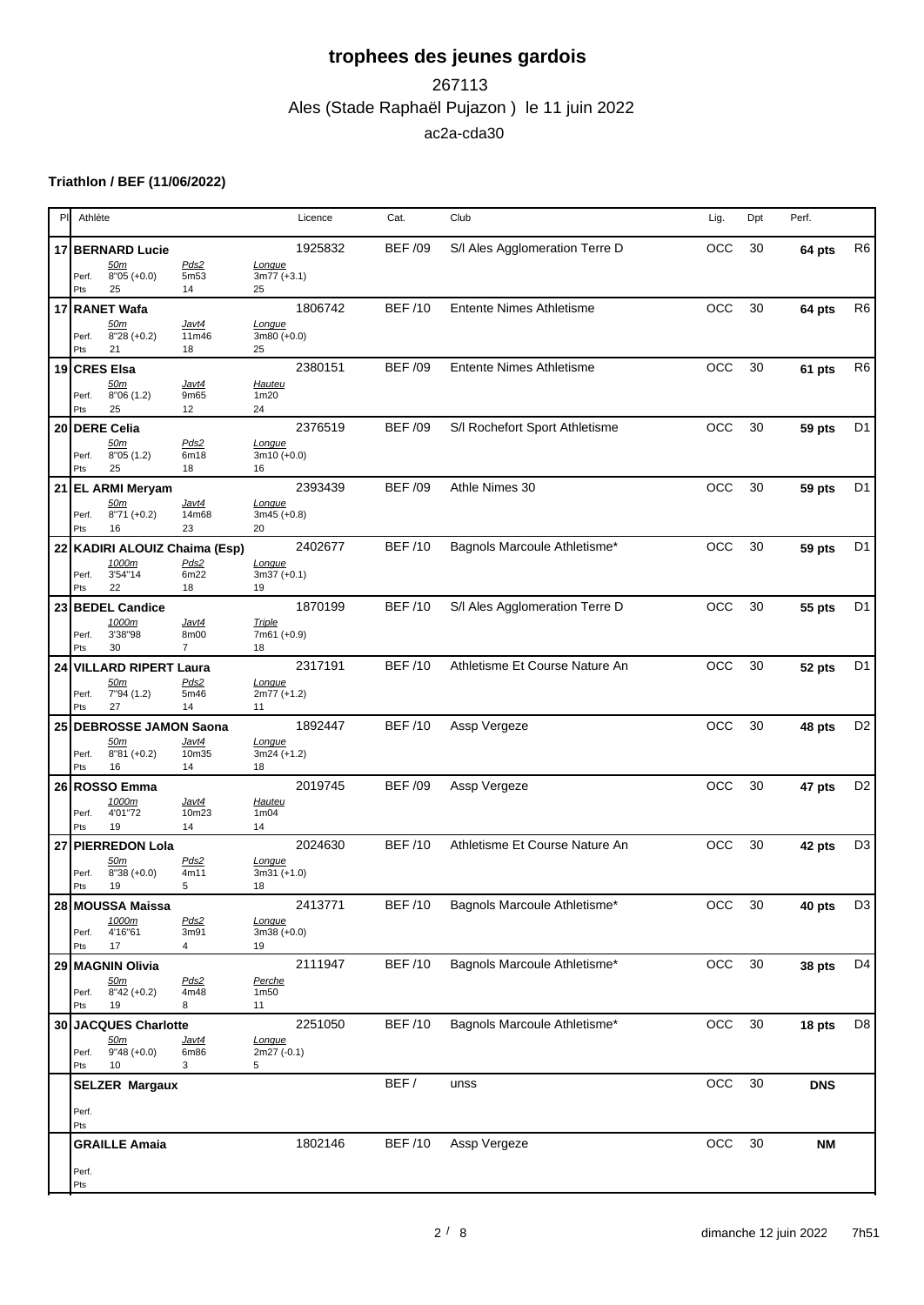## Ales (Stade Raphaël Pujazon ) le 11 juin 2022 267113 ac2a-cda30

#### **Triathlon / BEM (11/06/2022)**

|   |              |                                                      |                             |                                         |         |                |                                        | Lig.       |    |                |                |
|---|--------------|------------------------------------------------------|-----------------------------|-----------------------------------------|---------|----------------|----------------------------------------|------------|----|----------------|----------------|
|   |              | 1 VIGO JACQUET Nairon<br><u>50m</u>                  | Pds3                        | Longue                                  | 2380095 | <b>BEM /09</b> | Ales Cevennes Athletisme               | OCC        | 30 | <b>106 pts</b> | R <sub>2</sub> |
|   | Perf.<br>Pts | $7"14 (+1.2)$<br>36                                  | 10m59<br>35                 | 4m93 (-0.9)<br>35                       |         |                |                                        |            |    |                |                |
|   |              | 2 MARTIN LECLERC Paul                                |                             |                                         | 2318293 | <b>BEM /10</b> | Assp Vergeze                           | OCC        | 30 | 85 pts         | R <sub>4</sub> |
|   | Perf.<br>Pts | <u>50m</u><br>$7"23 (+1.2)$<br>34                    | Pds3<br>7m03<br>22          | Longue<br>4m41 (-0.9)<br>29             |         |                |                                        |            |    |                |                |
| 3 |              | <b>PERTAYS Nathan</b>                                |                             |                                         | 2365684 | <b>BEM /10</b> | <b>Entente Nimes Athletisme</b>        | <b>OCC</b> | 30 | 80 pts         | R <sub>4</sub> |
|   | Perf.<br>Pts | <u>50m</u><br>$7"07 (+0.0)$<br>37                    | <u>Javt5</u><br>12m81<br>13 | Longue<br>$4m47 (+0.0)$<br>30           |         |                |                                        |            |    |                |                |
|   |              | <b>BOUCHI-LAMONTAGNE Marceau</b>                     |                             |                                         | 2322549 | <b>BEM /10</b> | Ales Cevennes Athletisme               | <b>OCC</b> | 30 | 75 pts         | R <sub>5</sub> |
|   | Perf.<br>Pts | 1000m<br>3'40"29<br>21                               | Javt5<br>28m39<br>32        | Longue<br>$3m81 (+0.0)$<br>22           |         |                |                                        |            |    |                |                |
| 5 |              | <b>AVRIL Robin</b>                                   |                             |                                         | 1786570 | <b>BEM /09</b> | Bagnols Marcoule Athletisme*           | <b>OCC</b> | 30 | 75 pts         | R <sub>5</sub> |
|   | Perf.<br>Pts | 50h65<br>$9''47 (+0.0)$<br>26                        | Pds3<br>6m91<br>22          | Perche<br>2m14<br>27                    |         |                |                                        |            |    |                |                |
| 6 |              | <b>COMMIN-PEREZ Mathis</b>                           |                             |                                         | 2359766 | <b>BEM /09</b> | Garons Association D'athletism         | <b>OCC</b> | 30 | 73 pts         | R <sub>5</sub> |
|   | Perf.<br>Pts | 50h65<br>$9"58 (+0.0)$<br>25                         | Javt5<br>17m21<br>20        | <b>Hauteu</b><br>1 <sub>m36</sub><br>28 |         |                |                                        |            |    |                |                |
| 7 |              | <b>ZUANON Gaetan</b>                                 |                             |                                         | 2003767 | <b>BEM /09</b> | S/I Rochefort Sport Athletisme         | <b>OCC</b> | 30 | 73 pts         | R <sub>5</sub> |
|   | Perf.<br>Pts | <u>50m</u><br>$7"70 (+0.0)$<br>26                    | <u>Javt5</u><br>21m51<br>25 | <b>Hauteu</b><br>1m24<br>22             |         |                |                                        |            |    |                |                |
| 8 |              | <b>COMMIN-PEREZ Milan</b>                            |                             |                                         | 2359772 | <b>BEM /09</b> | Garons Association D'athletism         | <b>OCC</b> | 30 | 71 pts         | R <sub>5</sub> |
|   | Perf.<br>Pts | 1000m<br>3'39"40<br>21                               | Javt5<br>20m49<br>24        | Longue<br>$4m16 (+0.0)$<br>26           |         |                |                                        |            |    |                |                |
|   |              | 9 ICHOU Noam                                         |                             |                                         | 1790405 | <b>BEM /09</b> | Athle Nimes 30                         | <b>OCC</b> | 30 | 70 pts         | R <sub>5</sub> |
|   | Perf.<br>Pts | 50m<br>$8'01 (+0.0)$<br>21                           | <u>Javt5</u><br>17m45<br>21 | Longue<br>$4m33(-1.3)$<br>28            |         |                |                                        |            |    |                |                |
|   |              | 10 FERRELI Elio                                      |                             |                                         | 1913933 | <b>BEM /10</b> | Ales Cevennes Athletisme               | <b>OCC</b> | 30 | 63 pts         | R <sub>6</sub> |
|   | Perf.<br>Pts | <u>50m</u><br>$8"66 (+1.2)$<br>16                    | Pds3<br>9m24<br>30          | Longue<br>3m39 (-2.4)<br>17             |         |                |                                        |            |    |                |                |
|   |              | 11 GRES Alexandre                                    |                             |                                         | 1976791 | <b>BEM /09</b> | Ales Cevennes Athletisme               | <b>OCC</b> | 30 | 63 pts         | R <sub>6</sub> |
|   | Perf.<br>Pts | 1000m<br>3'45"41<br>19                               | <u>Javt5</u><br>16m60<br>20 | <b>Triple</b><br>$8m84 (+0.1)$<br>24    |         |                |                                        |            |    |                |                |
|   |              | 12 ZARAGOZA Esteban                                  |                             |                                         | 2220914 |                | BEM /10 Athletisme Et Course Nature An | OCC 30     |    | 59 pts         | D <sub>1</sub> |
|   | Pts          | <u>50m</u><br>Perf. 8"53 (+0.0)<br>17                | <u>Javt5</u><br>16m88<br>20 | <u>Longue</u><br>$3m77 (+1.1)$<br>22    |         |                |                                        |            |    |                |                |
|   |              | 13 HUISSOUX Aronn                                    |                             |                                         | 2356203 | <b>BEM /10</b> | Garons Association D'athletism         | OCC        | 30 | 57 pts         | D <sub>1</sub> |
|   | Pts          | <u>50m</u><br>Perf. 7"82 (+1.2)<br>24                | Javt5<br>13m57<br>14        | Longue<br>$3m59(-2.2)$<br>19            |         |                |                                        |            |    |                |                |
|   |              | 14 DOUSSON Benjamin                                  |                             |                                         | 2230202 | <b>BEM /09</b> | Athle Nimes 30                         | OCC        | 30 | 56 pts         | D1             |
|   | Pts          | 50h65<br>Perf. 9"69 (+0.0)<br>24                     | <u>Javt5</u><br>11m62<br>11 | Longue<br>$3m76 (+0.0)$<br>21           |         |                |                                        |            |    |                |                |
|   |              | 15 MACHOWSKI Louison                                 |                             |                                         | 1985695 | <b>BEM /10</b> | Assp Vergeze                           | OCC 30     |    | 54 pts         | D <sub>1</sub> |
|   | Perf.<br>Pts | <u>50m</u><br>$8'40 (+1.2)$<br>17                    | Javt5<br>14m39<br>16        | Longue<br>$3m72 (+1.8)$<br>21           |         |                |                                        |            |    |                |                |
|   |              | 16 CARBONNEAU Tom<br><u>50m</u><br>Perf. 8"34 (+1.2) | Javt5<br>15m09              | Longue<br>$3m56(-1.6)$                  | 1964746 | <b>BEM/10</b>  | Athletisme Et Course Nature An         | OCC 30     |    | 54 pts         | D1             |
|   | Pts          | 18                                                   | 17                          | 19                                      |         |                |                                        |            |    |                |                |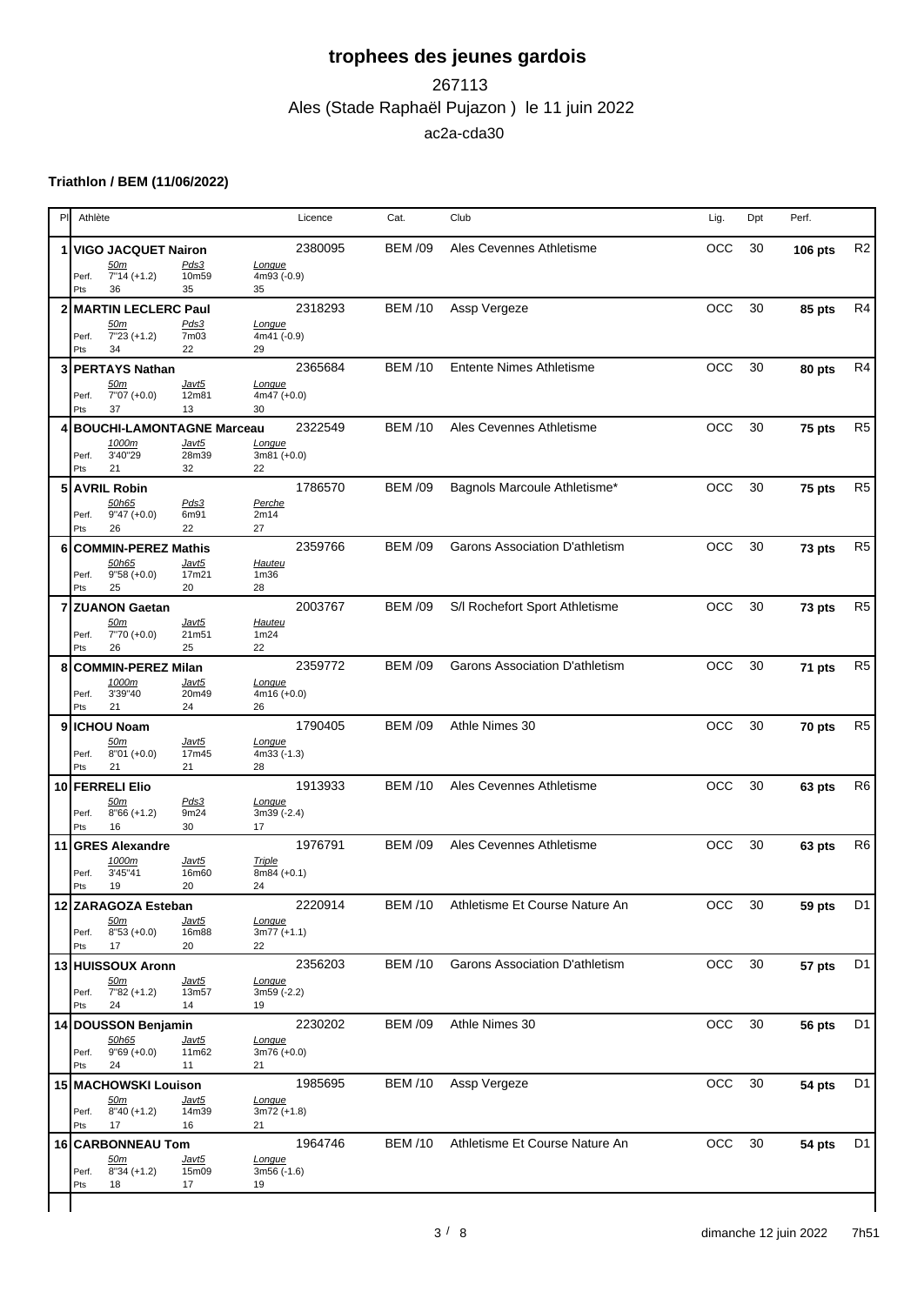## Ales (Stade Raphaël Pujazon ) le 11 juin 2022 267113 ac2a-cda30

#### **Triathlon / BEM (11/06/2022)**

| PI              | Athlète                                             |                      |                                         | Licence | Cat.           | Club                                   | Lig.       | Dpt    | Perf.      |                |
|-----------------|-----------------------------------------------------|----------------------|-----------------------------------------|---------|----------------|----------------------------------------|------------|--------|------------|----------------|
|                 | 17 VALENTIN Loan                                    |                      |                                         | 1882193 | <b>BEM/10</b>  | Assp Vergeze                           | OCC        | 30     | 53 pts     | D <sub>1</sub> |
|                 | 50m<br>$8''21 (+1.2)$<br>Perf.<br>Pts<br>19         | Pds3<br>5m27<br>14   | Longue<br>$3m62$ (-1.6)<br>20           |         |                |                                        |            |        |            |                |
|                 | 18 PERIER Sacha                                     |                      |                                         | 2396801 | <b>BEM /10</b> | <b>Entente Nimes Athletisme</b>        | OCC        | 30     | 51 pts     | D <sub>1</sub> |
|                 | 1000m<br>4'08"20<br>Perf.<br>Pts<br>15              | Javt5<br>15m96<br>19 | Hauteu<br>1m16<br>17                    |         |                |                                        |            |        |            |                |
|                 | 19 MENSUELLE Louis                                  |                      |                                         | 2164910 | <b>BEM /10</b> | Assp Vergeze                           | OCC        | 30     | 50 pts     | D <sub>1</sub> |
|                 | 1000m<br>3'51"54<br>Perf.<br>18<br>Pts              | Javt5<br>13m50<br>14 | Longue<br>$3m50(-0.1)$<br>18            |         |                |                                        |            |        |            |                |
|                 | 20 KANEL Etienne                                    |                      |                                         | 2375408 | <b>BEM/10</b>  | Garons Association D'athletism         | OCC        | 30     | 49 pts     | D <sub>2</sub> |
|                 | 1000m<br>3'57"16<br>Perf.<br>17<br>Pts              | Pds3<br>5m98<br>18   | Longue<br>3m19 (-2.3)<br>14             |         |                |                                        |            |        |            |                |
| 21              | <b>CHAPTAL Mael</b>                                 |                      |                                         | 2379784 | <b>BEM /10</b> | Ales Cevennes Athletisme               | <b>OCC</b> | 30     | 48 pts     | D <sub>2</sub> |
|                 | 1000m<br>4'23"56<br>Perf.<br>12<br>Pts              | Javt5<br>13m77<br>15 | Longue<br>$3m68 (+3.0)$<br>21           |         |                |                                        |            |        |            |                |
| 22              | <b>MARTINEZ Evan</b>                                |                      |                                         | 2410911 | <b>BEM/10</b>  | Assp Vergeze                           | OCC        | $30\,$ | 41 pts     | D <sub>3</sub> |
|                 | 50m<br>Perf.<br>$8"18 (+0.0)$<br>Pts<br>19          | Pds3<br>4m82<br>11   | Longue<br>2m94 (-2.2)<br>11             |         |                |                                        |            |        |            |                |
| 23 <sub>1</sub> | <b>DUPONT Matheo</b>                                |                      |                                         | 1880592 | <b>BEM /10</b> | S/I Ales Agglomeration Terre D         | OCC        | 30     | 37 pts     | D <sub>4</sub> |
|                 | 1000m<br>4'16"10<br>Perf.<br>Pts<br>14              | Pds3<br>4m76<br>11   | Longue<br>$3m02(-3.1)$<br>12            |         |                |                                        |            |        |            |                |
|                 | 24 BENHAMLA Nael                                    |                      |                                         | 2390205 | <b>BEM /10</b> | Ales Cevennes Athletisme               | OCC        | 30     | 36 pts     | D <sub>4</sub> |
|                 | 1000m<br>3'49"60<br>Perf.<br>18<br>Pts              | Javt5<br>11m98<br>11 | Longue<br>2m60 (-0.7)<br>$\overline{7}$ |         |                |                                        |            |        |            |                |
|                 | 25 MCHUGO Marc (Usa)                                |                      |                                         | 2403850 | <b>BEM /09</b> | Ales Cevennes Athletisme               | OCC        | 30     | 34 pts     | D <sub>5</sub> |
|                 | 50m<br>$8"58 (+1.2)$<br>Perf.<br>Pts<br>16          | Javt5<br>9m19<br>6   | Longue<br>$3m02 (+0.0)$<br>12           |         |                |                                        |            |        |            |                |
|                 | 26 JABBARI Ayoub                                    |                      |                                         | 2318620 | <b>BEM /10</b> | Athletisme Et Course Nature An         | <b>OCC</b> | 30     | 30 pts     | D <sub>5</sub> |
|                 | 1000m<br><b>DNF</b><br>Perf.<br>$\mathbf{1}$<br>Pts | Javt5<br>12m48<br>12 | Longue<br>$3m42 (+0.0)$<br>17           |         |                |                                        |            |        |            |                |
|                 | <b>CRETIN Sufyan</b>                                |                      |                                         | 2074400 | <b>BEM /09</b> | <b>Entente Nimes Athletisme</b>        | <b>OCC</b> | 30     | <b>DNS</b> |                |
|                 | Perf.<br>Pts                                        |                      |                                         |         |                |                                        |            |        |            |                |
|                 | <b>REVERSAT Kinzo</b>                               |                      |                                         | 1814329 |                | BEM /10 Assp Vergeze                   |            | OCC 30 | <b>DNS</b> |                |
|                 | Perf.<br>Pts                                        |                      |                                         |         |                |                                        |            |        |            |                |
|                 | <b>BLANC Eli</b>                                    |                      |                                         |         | BEM/           | Unss                                   |            | OCC 30 | <b>NM</b>  |                |
|                 | Perf. $\frac{50m}{7'72}$ (+0.0)<br>Pts<br>26        |                      | Longue<br>$4m18(-0.3)$<br>26            |         |                |                                        |            |        |            |                |
|                 | <b>ATTALI Calvin</b>                                |                      |                                         |         | BEM/           | <b>UNSS</b>                            |            | OCC 30 | <b>NM</b>  |                |
|                 | Perf.<br>Pts                                        |                      |                                         |         |                |                                        |            |        |            |                |
|                 | <b>DESWERT Terance</b>                              |                      |                                         | 2293355 | <b>BEM /09</b> | Assp Vergeze                           |            | OCC 30 | <b>NM</b>  |                |
|                 | Perf.<br>Pts                                        |                      |                                         |         |                |                                        |            |        |            |                |
|                 | <b>SALLES Timeo</b>                                 |                      |                                         | 1733965 |                | BEM /09 Athletisme Et Course Nature An | OCC        | 30     | <b>NM</b>  |                |
|                 | Perf.<br>Pts                                        |                      |                                         |         |                |                                        |            |        |            |                |
|                 |                                                     |                      |                                         |         |                |                                        |            |        |            |                |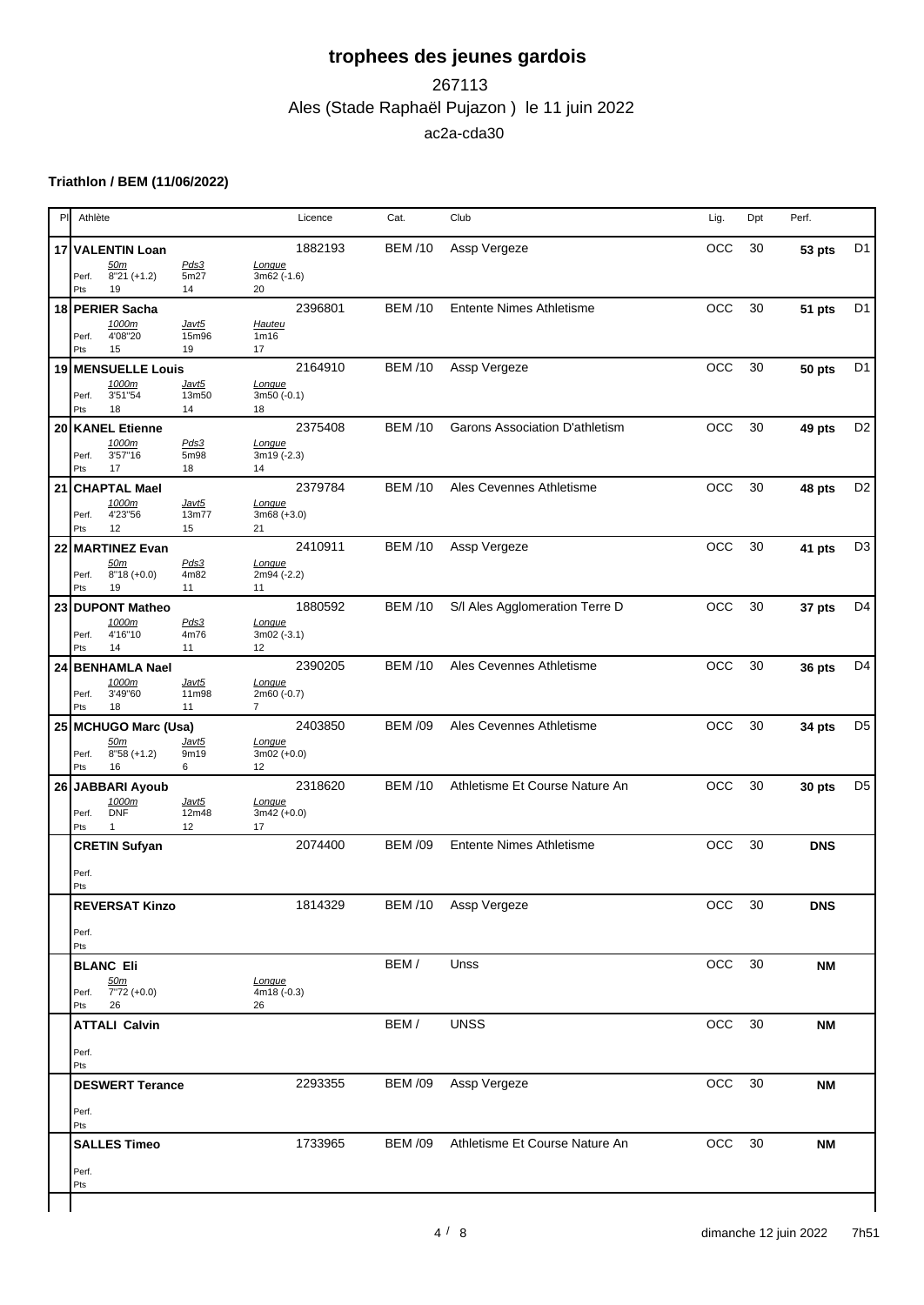## Ales (Stade Raphaël Pujazon ) le 11 juin 2022 267113 ac2a-cda30

#### **Triathlon / BEM (11/06/2022)**

| Athlète<br>PIL                                      |                     | Licence                                        | Cat.           | Club                           | Lig. | Dpt | Perf.     |
|-----------------------------------------------------|---------------------|------------------------------------------------|----------------|--------------------------------|------|-----|-----------|
| <b>ALMANI MEJJOUTI Haron</b><br>Perf.<br><b>Pts</b> | Javt5<br>10m51<br>o | 2099418<br><b>Longue</b><br>$4m04(-0.8)$<br>25 | <b>BEM /09</b> | S/I Rochefort Sport Athletisme | OCC  | 30  | <b>NM</b> |

#### **Triathlon / MIF (11/06/2022)**

| PI.          | Athlète                                                                                                               | Licence                                         | Cat.           | Club                            | Lig.       | Dpt | Perf.          |                 |
|--------------|-----------------------------------------------------------------------------------------------------------------------|-------------------------------------------------|----------------|---------------------------------|------------|-----|----------------|-----------------|
| 1            | <b>COISNE Naelle</b><br>80h76<br>Longue<br>13"06 (+0.0)<br>Perf.<br>$4m96 (+1.8)$<br>Pts<br>35<br>36                  | 1811765<br><u>80m</u><br>$10"83 (+0.0)$<br>32   | MIF /08        | Athle Nimes 30                  | OCC        | 30  | 103 pts        | IR <sub>3</sub> |
| $\mathbf{2}$ | <b>BOUOPDA ZOCK Lucie</b><br>Pds3<br>80m<br>$10"52 (+0.0)$<br>9m40<br>Perf.<br>Pts<br>36<br>32                        | 1599131<br>80h76<br>$13"51 (+1.0)$<br>32        | MIF /08        | Entente Nimes Athletisme        | OCC        | 30  | <b>100 pts</b> | IR <sub>3</sub> |
|              | 3 LIABEUF Loeva<br><u>80m</u><br>Longue<br>$11"11 (+0.0)$<br>4m73 (-0.6)<br>Perf.<br>Pts<br>28<br>32                  | 2189264<br>80h76<br>$14"26 (+0.0)$<br>26        | MIF /08        | Athle Nimes 30                  | OCC        | 30  | 86 pts         | R <sub>2</sub>  |
| 4            | <b>DUCHAMP Lilou</b><br>1000m<br>Longue<br>3'28"14<br>$4m49 (+0.1)$<br>Perf.<br>29<br>Pts<br>29                       | 1485022<br><u>80m</u><br>$11''98 (+0.0)$<br>18  | MIF /07        | Ca Pezenas                      | OCC        | 34  | 76 pts         | R4              |
|              | 5 PARANT-REKIKA Levana<br>Longue<br>80m<br>$11"37 (+0.0)$<br>$4m64 (+0.0)$<br>Perf.<br>24<br>Pts<br>31                | 2127015<br>Pds3<br>6m57<br>19                   | MIF /08        | S/I Ales Agglomeration Terre D  | <b>OCC</b> | 30  | 74 pts         | R4              |
|              | 6 RANET Aya<br>80m<br>Longue<br>$11"73 (+0.0)$<br>Perf.<br>$4m60 (+0.0)$<br>Pts<br>19<br>31                           | 1806736<br>Pds3<br>7m46<br>23                   | MIF /08        | <b>Entente Nimes Athletisme</b> | OCC        | 30  | 73 pts         | R <sub>4</sub>  |
|              | TEISSERENC Capucine<br>80m<br>Longue<br>$11"32 (+0.0)$<br>4m52 (-0.9)<br>Perf.<br>Pts<br>25<br>30                     | 2257555<br>200h76<br>$37''33 (+1.2)$<br>18      | MIF /08        | Ca Pezenas                      | OCC        | 34  | 73 pts         | R <sub>4</sub>  |
|              | 8 MARTIN Louise<br>200h76<br>Hauteu<br>40"23 (+1.2)<br>1m40<br>Perf.<br>Pts<br>16<br>28                               | 2270060<br>Longue<br>$4m32 (+0.0)$<br>27        | MIF /07        | Ca Pezenas                      | <b>OCC</b> | 34  | 71 pts         | R <sub>4</sub>  |
| 9            | <b>VEZINHET Elea</b><br><u>80m</u><br><b>Hauteu</b><br>$11"30 (+0.0)$<br>1 <sub>m36</sub><br>Perf.<br>25<br>Pts<br>25 | 1843907<br><u>Javt5</u><br>14m72<br>18          | MIF /08        | Ca Pezenas                      | <b>OCC</b> | 34  | 68 pts         | R <sub>5</sub>  |
|              | 10 BOBO DE LABAREYRE Ines-mar<br>Javt5<br><u>80m</u><br>$12"32 (+0.0)$<br>Perf.<br>21m50<br>Pts<br>16<br>26           | 2109348<br><b>Triple</b><br>8m76 (+0.7)<br>19   | MIF /08        | Ales Cevennes Athletisme        | <b>OCC</b> | 30  | 61 pts         | R6              |
|              | 11 GUIN Rukia<br>80m<br><u>Javt5</u><br>$11"86 (+0.0)$<br>19m04<br>Perf.<br>Pts<br>24<br>18                           | 1698635<br><b>Hauteu</b><br>1m24<br>19          | MIF /08        | S/I Rochefort Sport Athletisme  | OCC        | 30  | 61 pts         | R <sub>6</sub>  |
|              | 12 HERMAND Oriane<br>1000m<br><u>Javt5</u><br>3'57"53<br>18m43<br>Perf.<br>Pts<br>17<br>23                            | 2281084<br><b>Longue</b><br>$3m92 (+0.0)$<br>21 | <b>MIF /07</b> | Entente Nimes Athletisme        | OCC 30     |     | 61 pts         | R <sub>6</sub>  |
|              | 13 VERDELHAN Elise<br>1000m<br>Longue<br>3'15"47<br>Perf.<br>$3m54 (+1.0)$<br>Pts<br>36<br>16                         | 2123328<br>Pds3<br>4m85<br>8                    | MIF /08        | S/I Ales Agglomeration Terre D  | OCC        | 30  | 60 pts         | R <sub>6</sub>  |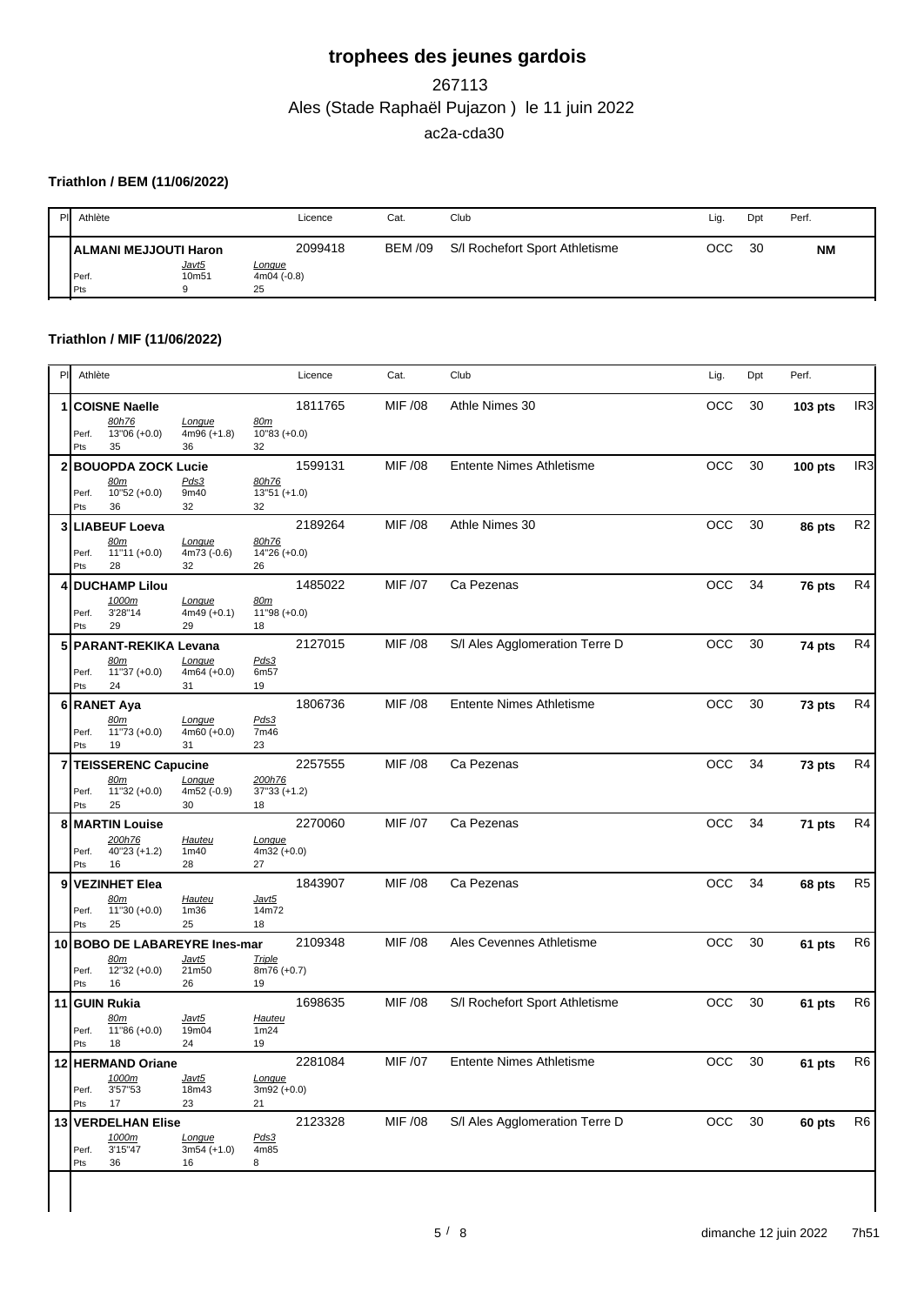### Ales (Stade Raphaël Pujazon ) le 11 juin 2022 267113 ac2a-cda30

### **Triathlon / MIF (11/06/2022)**

| PI | Athlète                                                                                                                                              |                                    | Licence | Cat.           | Club                            | Lig.       | Dpt | Perf.  |                |
|----|------------------------------------------------------------------------------------------------------------------------------------------------------|------------------------------------|---------|----------------|---------------------------------|------------|-----|--------|----------------|
|    | 14 PEREZ Margaux                                                                                                                                     |                                    | 1806724 | MIF /08        | S/I Rochefort Sport Athletisme  | OCC        | 30  | 59 pts | D <sub>1</sub> |
|    | 80m<br>Longue<br>$12"13 (+0.0)$<br>$4m03 (+0.0)$<br>Perf.<br>17<br>Pts<br>23                                                                         | Pds3<br>6m62<br>19                 |         |                |                                 |            |     |        |                |
|    | 15 CAMMAL Maelys                                                                                                                                     |                                    | 1804522 | MIF /07        | S/I Ales Agglomeration Terre D  | OCC        | 30  | 57 pts | D <sub>1</sub> |
|    | 1000m<br><u>Javt5</u><br>3'55"58<br>15m33<br>Perf.<br>18<br>20<br>Pts                                                                                | Longue<br>$3m73 (+2.1)$<br>19      |         |                |                                 |            |     |        |                |
|    | 16 BEALES Lola<br>80m<br><u>Pds3</u><br>$12"45 (+0.0)$<br>7m11<br>Perf.<br>15<br>21<br>Pts                                                           | Longue<br>3m72 (-0.2)<br>19        | 2421278 | MIF /08        | S/I Ales Agglomeration Terre D  | OCC        | 30  | 55 pts | D <sub>1</sub> |
|    | 17 AISSAOUI Joumana<br>80h76<br><b>Hauteu</b><br>20"89 (+0.0)<br>1 <sub>m36</sub><br>Perf.<br>25<br>Pts<br>5                                         | Longue<br>$4m12 (+0.8)$<br>24      | 2431184 | MIF /08        | Ales Cevennes Athletisme        | <b>OCC</b> | 30  | 54 pts | D <sub>1</sub> |
|    | 18 BOSY Melody<br>200h76<br><u>Javt5</u><br>42"01 (+1.2)<br>16m51<br>Perf.<br>14<br>21<br>Pts                                                        | <b>Hauteu</b><br>1m24<br>19        | 2401609 | <b>MIF /08</b> | Ca Pezenas                      | OCC        | 34  | 54 pts | D <sub>1</sub> |
|    | 19 DURAND Marion<br>1000m<br>Longue<br>3'17"29<br>$NM (+0.0)$<br>Perf.<br>35<br>Pts<br>$\mathbf{1}$                                                  | 80m<br>12"20 (+0.0)<br>17          | 1981705 | MIF /07        | Ca Pezenas                      | OCC        | 34  | 53 pts | D <sub>1</sub> |
|    | 20 PETE Emma<br>80m<br>Longue<br>$12"10 (+0.0)$<br>$3m87 (+0.0)$<br>Perf.<br>17<br>21<br>Pts                                                         | <u>Javt5</u><br>12m17<br>13        | 2236288 | MIF /07        | Assp Vergeze                    | OCC        | 30  | 51 pts | D <sub>1</sub> |
| 21 | AOUZELLEG Anais<br>1000m<br><u>Javt5</u><br>3'22"44<br>6m76<br>Perf.                                                                                 | <u>80m</u><br>$12"73 (+0.0)$       | 2167719 | MIF /07        | Ales Cevennes Athletisme        | OCC        | 30  | 48 pts | D <sub>2</sub> |
| 22 | $\overline{c}$<br>32<br>Pts<br><b>CHARMASSON Clara</b><br><u>80m</u><br><b>Triple</b><br>$11"90 (+0.0)$<br>$8m53 (+0.0)$<br>Perf.<br>18<br>Pts<br>18 | 14<br><u>Javt5</u><br>9m60<br>8    | 1774048 | MIF /07        | S/I Uzes Ac                     | OCC        | 30  | 44 pts | D <sub>3</sub> |
| 23 | <b>ORTEGA Camille</b><br>1000m<br>Pds3<br>3'59"25<br>5m80<br>Perf.<br>17<br>Pts<br>14                                                                | <b>Triple</b><br>7m52 (+0.0)<br>11 | 2281835 | MIF /08        | S/I Rochefort Sport Athletisme  | OCC        | 30  | 42 pts | D <sub>3</sub> |
| 24 | <b>CODEMO Justine</b><br>80m<br>Longue<br>$12"65 (+0.0)$<br>$3m51 (+1.0)$<br>Perf.<br>Pts<br>14<br>16                                                | Pds3<br>5m08<br>9                  | 1703037 | MIF /07        | S/I Ales Agglomeration Terre D  | <b>OCC</b> | 30  | 39 pts | D <sub>4</sub> |
|    | 25 MACHOU Maissa<br><u>80m</u><br><b>Longue</b><br>13"66 (+0.0)<br>$3m79 (+0.1)$<br>Perf.<br>Pts<br>8<br>19                                          | <u>Javt5</u><br>11m14<br>11        | 2325502 | MIF /08        | Ales Cevennes Athletisme        | OCC 30     |     | 38 pts | D <sub>4</sub> |
|    | 26 BENAISSA Rania<br>80h76<br>Pds3<br>17"40 (+1.0)<br>Perf.<br>7m16<br>Pts<br>22<br>14                                                               | <b>Hauteu</b><br>ΝM<br>1           | 1859548 | MIF /07        | Athletisme Et Course Nature An  | OCC        | 30  | 37 pts | D4             |
|    | 27 BACQUELIN Capucine<br>80m<br>Longue<br>$13"39 (+0.0)$<br>$3m79 (+2.1)$<br>Perf.<br>10<br>19<br>Pts                                                | <u>Javt5</u><br>9m79<br>8          | 2388571 | MIF /07        | <b>Entente Nimes Athletisme</b> | OCC        | 30  | 37 pts | D4             |
|    | 28 COZZOLI Chiara<br>1000m<br>Longue<br>4'15"42<br>3m10 (-0.3)<br>Perf.<br>14<br>Pts<br>11                                                           | Pds3<br>4m78<br>$\overline{7}$     | 1606412 | MIF /08        | S/I Ales Agglomeration Terre D  | OCC        | 30  | 32 pts | D <sub>5</sub> |
|    | 29 RICHARD D EMBROSIO Lili<br>Longue<br><u>80m</u><br>$13"58 (+0.0)$<br>$3m62 (+1.4)$<br>Perf.<br>Pts<br>9<br>17                                     | <u>Javt5</u><br>7m27<br>3          | 2388558 | <b>MIF /08</b> | <b>Entente Nimes Athletisme</b> | OCC        | 30  | 29 pts | D6             |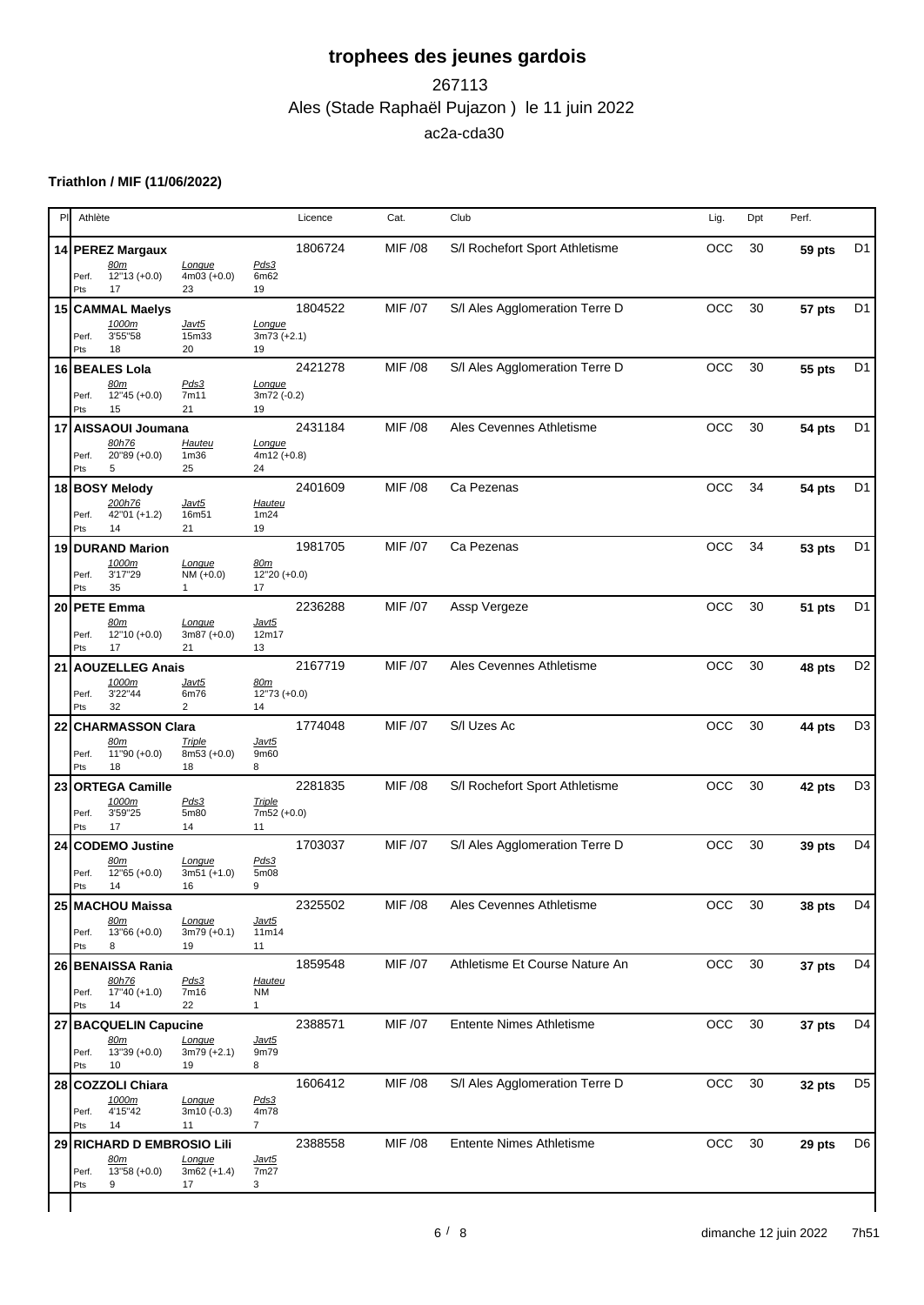## Ales (Stade Raphaël Pujazon ) le 11 juin 2022 267113 ac2a-cda30

#### **Triathlon / MIF (11/06/2022)**

| PI | Athlète      |                                                       |                               |                                     | Licence | Cat.    | Club                           | Lig. | Dpt | Perf.      |    |
|----|--------------|-------------------------------------------------------|-------------------------------|-------------------------------------|---------|---------|--------------------------------|------|-----|------------|----|
|    | Perf.<br>Pts | 30 GIBOULET Amelie<br>80m<br>$13"40 (+0.0)$<br>10     | Javt5<br>9m <sub>03</sub>     | <b>Triple</b><br>$6m51 (+0.4)$<br>5 | 1792035 | MIF /07 | S/I Uzes Ac                    | OCC  | 30  | 22 pts     | D7 |
|    | Perf.<br>Pts | 31 VINCENT Laura<br><u>80m</u><br>$14"31 (+0.0)$<br>5 | Longue<br>$3m16 (+0.0)$<br>12 | Pds3<br>4m14<br>3                   | 2187601 | MIF /08 | S/I Ales Agglomeration Terre D | OCC  | 30  | 20 pts     | D7 |
|    | Perf.<br>Pts | <b>RAYNAUD Estelle</b><br>80m<br>$11"05 (+0.0)$<br>28 |                               |                                     | 1843904 | MIF /07 | Ca Pezenas                     | OCC  | 34  | <b>DNS</b> |    |
|    | Perf.<br>Pts | <b>ROGRON Lyse</b>                                    |                               |                                     | 2279880 | MIF /07 | Assp Vergeze                   | OCC  | 30  | <b>NM</b>  |    |

#### **Triathlon / MIM (11/06/2022)**

| PI. | Athlète      |                                                       |                                         |                                         | Licence | Cat.    | Club                           | Lig.       | Dpt | Perf.  |                |
|-----|--------------|-------------------------------------------------------|-----------------------------------------|-----------------------------------------|---------|---------|--------------------------------|------------|-----|--------|----------------|
| 1   | Perf.<br>Pts | <b>OUKA Iliasse</b><br>100h84<br>$15"46 (+1.0)$<br>32 | Lonque<br>$5m78 (+0.0)$<br>35           | <b>Hauteu</b><br>1 <sub>m58</sub><br>28 | 1686866 | MIM /08 | Athle Nimes 30                 | OCC        | 30  | 95 pts | IR4            |
|     | Perf.<br>Pts | 2 MISSIAK Kenan<br>1000m<br>2'47"36<br>38             | Javt6<br>34m41<br>28                    | Pds4<br>8m65<br>21                      | 2412308 | MIM /07 | Ales Cevennes Athletisme       | OCC        | 30  | 87 pts | R <sub>2</sub> |
|     | Perf.<br>Pts | 3 MICHAEL William<br>1000m<br>2'51"12<br>36           | Longue<br>$5m12 (+0.0)$<br>27           | 80m<br>$10"48 (+1.0)$<br>22             | 1611717 | MIM /08 | Bagnols Marcoule Athletisme*   | OCC        | 30  | 85 pts | R <sub>2</sub> |
| 4   | Perf.<br>Pts | <b>GUERRERO Sasha</b><br>1000m<br>2'58"82<br>31       | Pds4<br>8m43<br>21                      | 80m<br>$10''32 (+1.0)$<br>24            | 1822451 | MIM /07 | Bagnols Marcoule Athletisme*   | OCC        | 30  | 76 pts | R <sub>4</sub> |
|     | Perf.<br>Pts | 5 ROUSSILLON Mathéo<br>80m<br>$10"17 (+1.0)$<br>27    | Pds4<br>10m19<br>26                     | Hauteu<br>1 <sub>m38</sub><br>19        |         | MIM/    | unss                           | OCC        | 30  | 72 pts | R <sub>4</sub> |
|     | Perf.<br>Pts | 6 PAGES Emilien<br>1000m<br>3'09"14<br>25             | Lonque<br>5m01 (-0.2)<br>26             | 80m<br>$10"86 (+1.0)$<br>18             | 1718341 | MIM /07 | S/I Rochefort Sport Athletisme | OCC        | 30  | 69 pts | R <sub>5</sub> |
|     | Perf.<br>Pts | 7 MANIGLIER-VILLON Marceau<br>1000m<br>3'08"32<br>25  | Longue<br>$4m62 (+1.9)$<br>22           | Javt6<br>25m47<br>21                    | 1785890 | MIM /08 | S/I Rochefort Sport Athletisme | OCC        | 30  | 68 pts | R <sub>5</sub> |
|     | Perf.<br>Pts | 8 SALVI MAUGE Tonin<br>1000m<br>3'18"29<br>19         | Hauteu<br>1m <sub>54</sub><br>26        | 80m<br>$11"00 (+0.0)$<br>18             | 2391751 | MIM /07 | Assp Vergeze                   | OCC        | 30  | 63 pts | R <sub>6</sub> |
| 9   | Perf.<br>Pts | <b>STERNON Sasha</b><br>1000m<br>3'07"85<br>26        | Pds4<br>7m74<br>18                      | Hauteu<br>1m26<br>13                    | 1935284 | MIM /07 | S/I Ales Agglomeration Terre D | <b>OCC</b> | 30  | 57 pts | D <sub>1</sub> |
|     | Perf.<br>Pts | 10 CUADROS Pablo<br>100h84<br>$17"46 (+1.0)$<br>20    | <b>Hauteu</b><br>1 <sub>m38</sub><br>19 | 80m<br>$10''96 (+0.0)$<br>18            | 2354876 | MIM /07 | Ca Pezenas                     | <b>OCC</b> | 34  | 57 pts | D <sub>1</sub> |